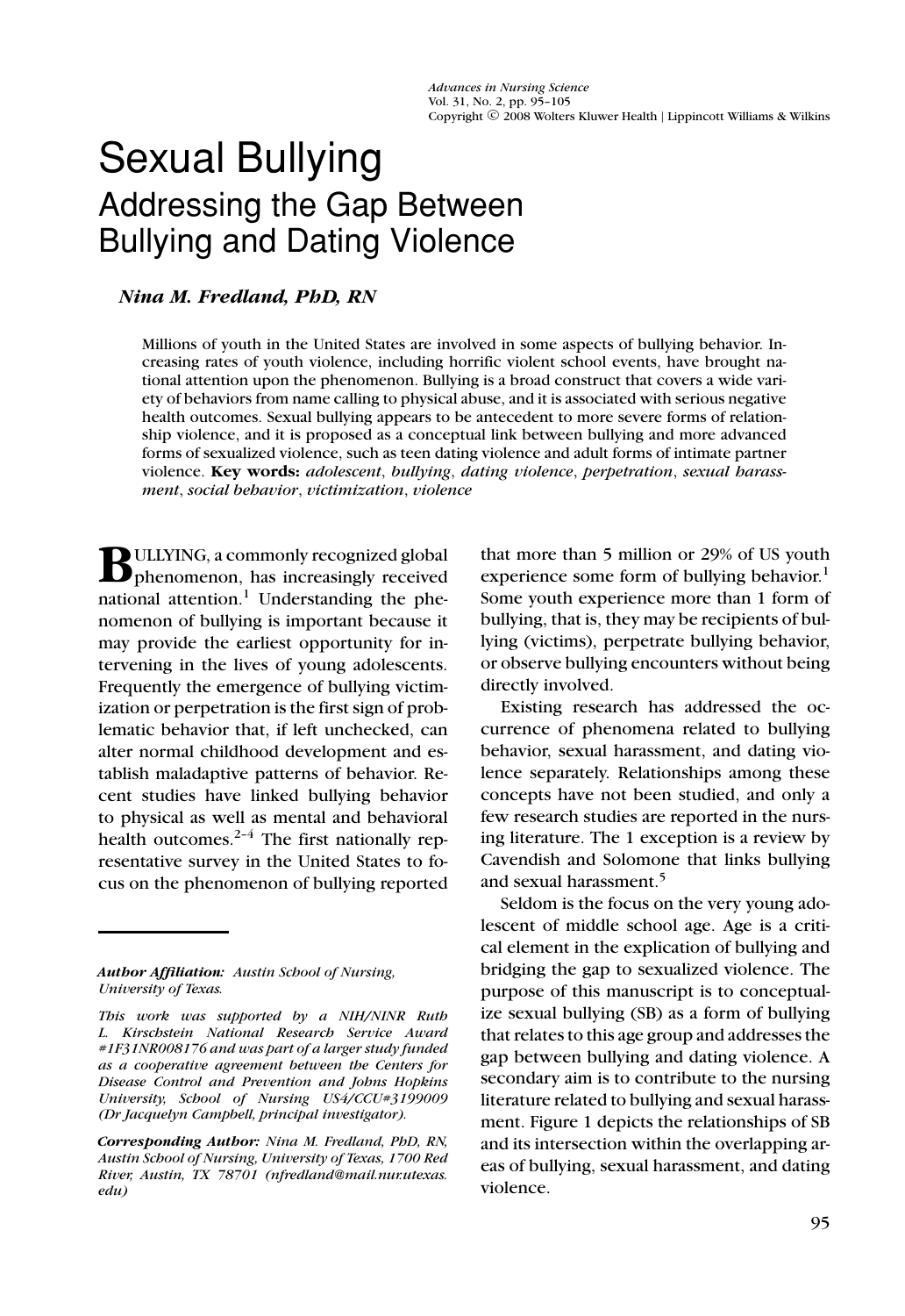

**Figure 1.** Sexual bullying: Intersection of bullying, dating violence, and harassment.

#### **HISTORICAL PERSPECTIVE**

Early research on bullying behaviors summarized by Whitney and Smith was begun in the 1970s by Olweus in Norway.<sup>6</sup> He is first credited with bringing the bullying phenomenon to the forefront of public attention, and his research has contributed greatly to understanding the phenomenon. He pioneered a bullying questionnaire, the "Olweus Bullying Survey,"with huge samples between 25 000 and 50 000. Olweus concluded that at least 15% of Norwegian students  $(N = 84,000)$  were involved in some form of bullying behavior.7 Nine percent (*N*  $= 52 000$ ) were victims and 7% ( $N = 41 000$ ) perpetrated bullying regularly. Seventeen percent of the victim group ( $N = 9000$ ) admitted bullying others. Similar studies were conducted in other European countries. Many of them used a modified Olweus questionnaire. Despite these early research efforts in Europe, bullying and peer sexual harassment had been overlooked in the US public school system until the first major study conducted by the American Association of University Women Foundation in 1993.<sup>5,8,9</sup> Horrific violent events in schools and precedent setting court cases (Davis vs Morgan, 1999) have caught public interest focusing attention on bullying behavior as 1 of the underlying issues in some of these events. $10$ 

Before the most recent catastrophic event on the college campus of Virginia Tech University, the most well-known instance of school violence occurred at Columbine High School in Littleton, Colorado, in 1999, where 11 students and 1 teacher were killed by 2 students.<sup>11</sup> Fortunately, such events are rare (0.068 per 100 000 between 1994 and 1999), although media coverage makes them seem like everyday occurrences.<sup>12</sup> However, it is of note that student perpetrators of homicide were more than twice as likely to have been bullied by other students (odds ratio 2.57, 95% confidence interval [CI], 1.12–5.92). As a result, bullying is no longer considered a normal part of childhood and has now become a major area of research in the United States.

Most of the research related to the phenomenon of bullying appears in interdisciplinary journals in the fields of psychology, sociology, and education. Although nurses care for children and adolescents in a variety of community settings, such as schools, school-based clinics, camps, and primary care, the nursing literature has a void in the area of bullying research. The majority of nursing articles focused on the marginally related concept of workplace sexual harassment and the topic of bullying behaviors experience by nursing students during their training in Ireland. $13$  In the last 10 years, few articles have addressed bullying in relation to adolescents. Articles featured in *Nursing Standard, Nursing Times, Nursing Management*, and *Canadian Nurse* were often 1-page blurbs, case-study reports, opinion pieces, or editorial in nature. Fewer than 30 articles were research-based or peer-reviewed when CINAHL, the nursing database, was searched. Of those, approximately half were studies conducted with samples outside the United States, that is, in Norway, Ireland, United Kingdom, Australia, New Zealand, Finland, and Sweden.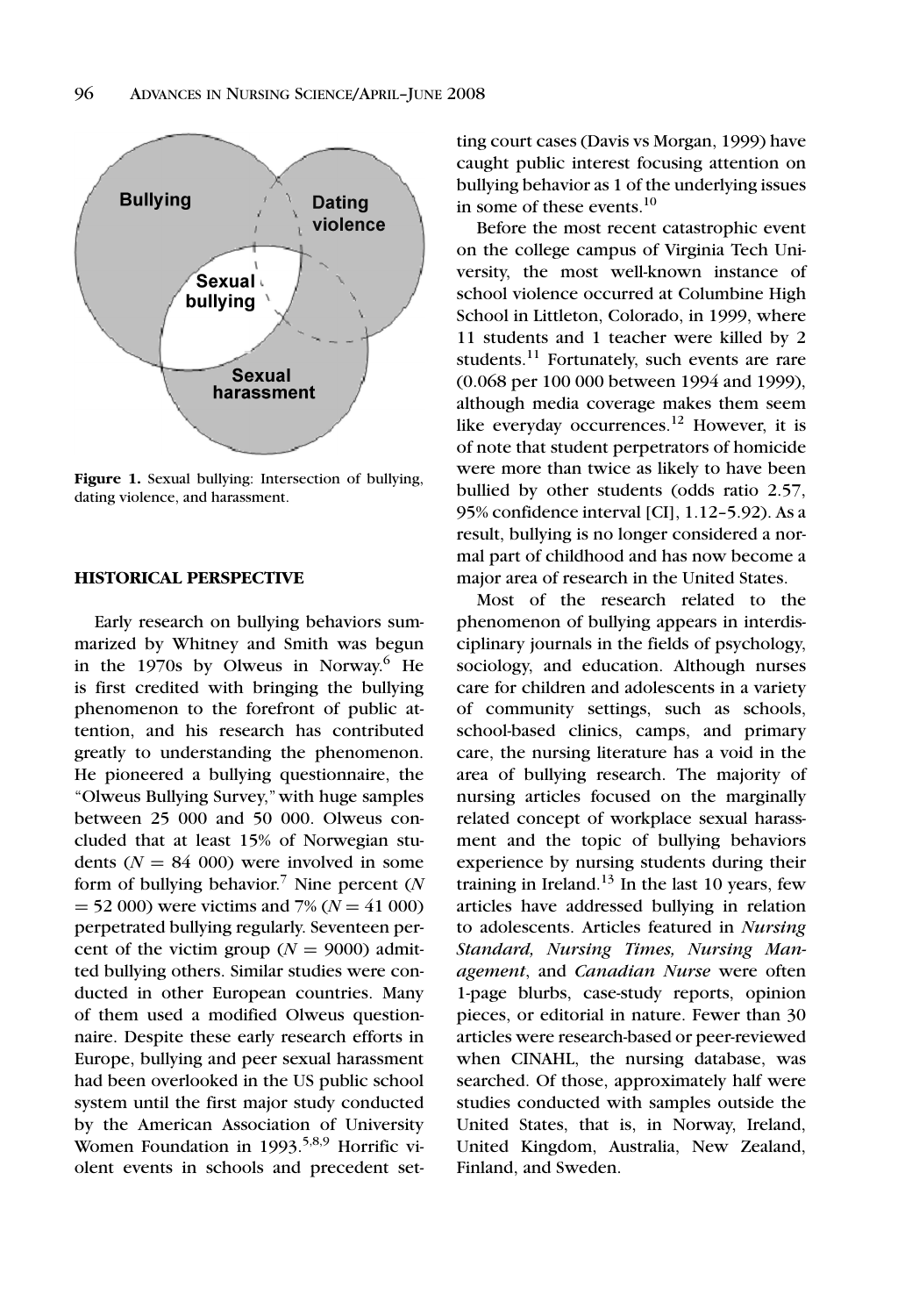Vessey has pioneered work in the area of instrument development for the assessment of teasing/bullying victimization.<sup>14</sup> A recent study used the Childhood Assessment and Teasing Scale to operationalize the concept of teasing in a cross-sectional predictive model testing design with a sample of African American adolescents.<sup>15</sup> Qualitative work by Berman<sup>16</sup> reported about women and girls on the subject of sexual harassment, and only 2 reviews have been published in the nursing literature on the phenomenon of bullying. $5,17$ 

#### **THEORETICAL FRAMEWORK**

Ecological and developmental principles are central to understanding the phenomenon of bullying behaviors. The reader is referred to a conceptual model that has guided research conducted by the author, based on Spencer's Phenomenological Variant of Ecological Systems Theory.<sup>15</sup> It dynamically combines the well-accepted ecological systems model with developmental processes and associated risk characteristics that predict either positive or negative outcomes.18 The derived model captures environmental factors, including community, family, and peer influences, and relates them to coping mechanisms, and health outcomes. One might reflect that an ecological model has a public health focus that evolved from the medical model, $^{19}$  yet nurses agree that the concepts of person, environment, and health are central to nursing and constitute nursing theory.20 The intent of the related research is to identify unhealthy behaviors such as bullying and dating violence, to institute measures of prevention, a major premise in nursing practice.15 Nurse researchers, whose studies demand a broad environmental perspective, can build on established borrowed theories to develop nursing theory. In addition, other nursing theories can be incorporated into antibullying and antiviolence research, such as Leininger's *Transcultural Nursing* and Pender's *Health Promotion*. 21

## **DEFINITION OF BULLYING**

The Dutch word *boele* is the etymological origin of the modern word, "bully."<sup>22</sup> The original meaning of the words *boele* (Dutch) and *buhle* (German), synonymous with lover, brother, sweetheart, was influenced by the word *bull* (ox) and evolved to mean one who frightens, terrorizes, or abuses the weak. By dictionary definition, *bullying* denotes a set of behaviors that imply aggression or antisocial behavior. $23$  Many investigators use the definition of *bullying* put forth by Olweus. Bullying is "aggressive behavior or intentional harm doing"carried out "repeatedly and over time in an interpersonal relationship characterized by an imbalance of power."<sup>7(p1173)</sup>. Actions can be direct, including physical contact, name calling, mean looks, and obscene gestures or indirect bullying such as isolation tactics and rumors. Stein states that the definition of *bullying* has become so broad that almost anything can be called bullying behavior and warns against the dangers of trivializing serious deviancy by lumping all behaviors under this broad term.10 Nansel and associates' study in the *Journal of the American Medical Association*, considered to be a landmark study in the United States on the topic, defines *bullying* as a type of behavior intended to harm or disturb the victim. $<sup>1</sup>$  The bullying</sup> behavior (physical, verbal, or psychological) is repetitive and an imbalance of power is evident with the more powerful person attacking the less powerful one.

## **CHARACTERISTICS OF BULLIES, VICTIMS, AND BULLY-VICTIMS**

To be consistent with the social science literature worldwide, the categories of bully, victim, and bully-victim are used. However, it is important to think of these categories as reflective of the behavior exhibited rather than assigning a personal label to an individual. Thus, it is helpful to think of some adolescents as instigators of bullying behavior and others as the recipients of said behavior.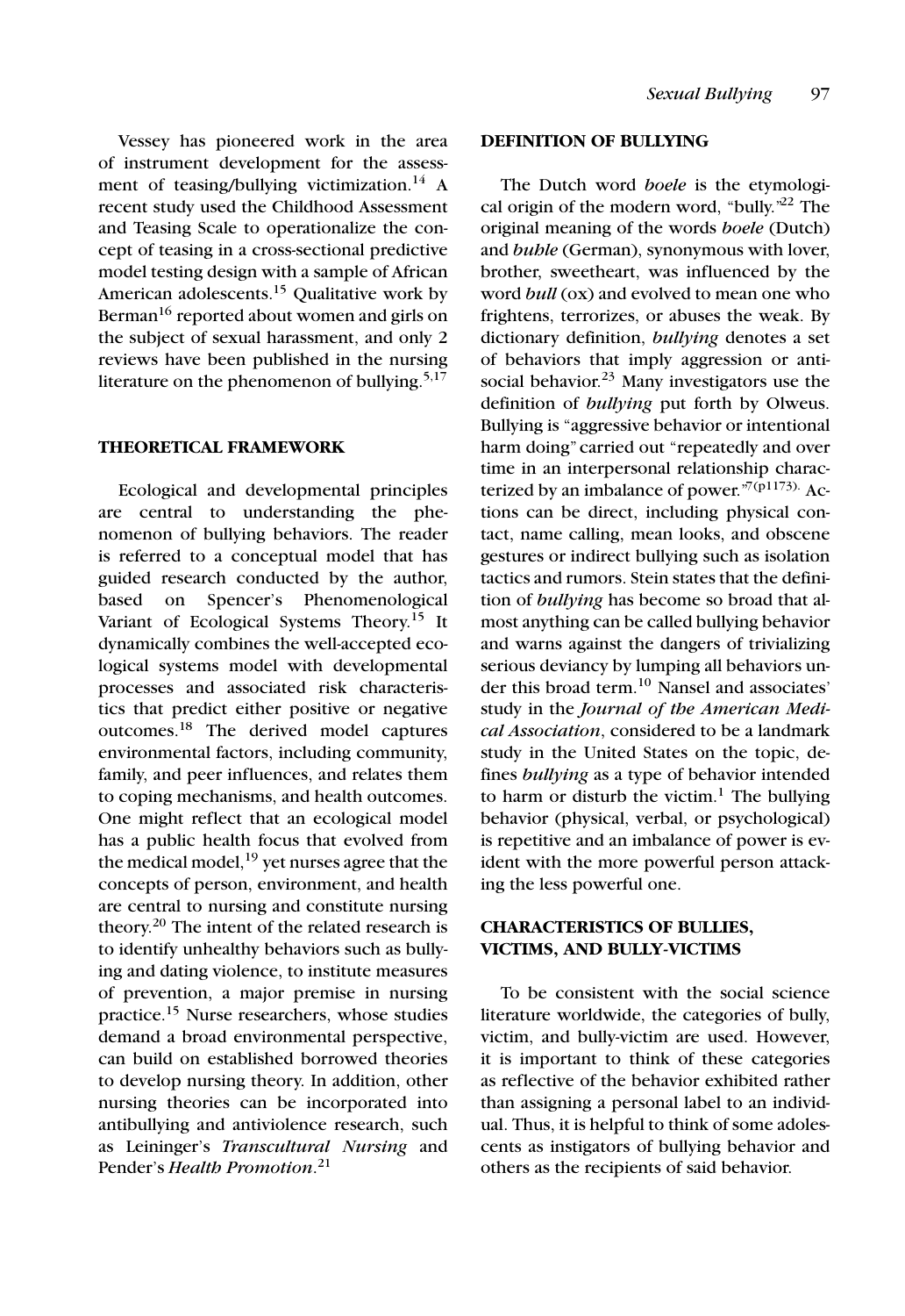## **Instigators of bullying behavior (bullies/perpetrators)**

Bullies have certain characteristics that distinguish their behavior from victims. Studies have found that bullying perpetrators are more often associated with deviance or negative behaviors such as smoking, drinking, and disliking school.<sup>1,24</sup> Like victims they are sometimes excluded from activities, yet bullies do have friends.<sup>25,26</sup> These friends of bullies were also likely to be aggressive (a protective factor for victimization) and female bullies were likely to have smaller, but more cohesive groups of friends.<sup>26</sup> Bullies tend to associate with other bullies and have significant health problems including depression and suicide ideation.27,28

## **Recipients of bullying behaviors (victims)**

Recipients or victims of bullying have been studied the longest, primarily to determine what characteristics made them vulnerable. Variables associated with being bullied include the following: poor mental health, hopelessness, loneliness, being ignored, not being included, decreased self-confidence, decreased self-image, trouble making friends, decreased number of friends, lower or higher economic situations, negative health appraisal, and moodiness.  $26,29,30$  In contrast to the bully group, results are mixed as to whether or not victims have fewer friendships or less reciprocated friendships. $26,31$  Nansel et al<sup>1</sup> found that the victim-only group had more difficulty making friends than either the bully-only or bully-victim group (odds ratio = 1.92, 95% CI, 1.42-2.49). Mouttapa et  $al^{26}$  found that victims, who had aggressive friends, reported less victimization (adjusted odds ratio =  $0.83$ ,  $P < .01$ ) as compared with victims, who had victimized friends. Poor coping ability was a significant risk factor for being bullied for both genders (boys: odds ratio 1.14, 95% CI, 1.12–1.28, *P* = .024; and girls: odds ratio1.33, 95% CI, 1.15–1.54,  $P = .0001$ ) suggesting that lack of social skills is associated with aggressive behaviors for bullying perpetrators, and lack of social skills in victims creates "opportunities" for victimization.29

## **Bully-victims**

Bully-victims, that is, adolescents who sometimes are bullies and at other times are victims, are an especially high-risk group and may be the most prone to negative health outcomes.32,33 Australian, 6th- to 10th-grade bully-victims were more likely to be male (relative risk ratio [RRR] = 2.1, 95% CI, 1.64-2.63), to report psychosomatic symptoms  $(RRR = 1.97, 95\% \text{ CI}, 1.37-2.81)$ , to smoke (RRR =  $1.81, 95\%$  CI,  $1.26-2.59$ ), and to spend more than 3 evenings a week out with friends (RRR = 1.41, 95% CI, 1.11-1.80).<sup>30</sup> These bully-victims did not have a strong affiliation to school and spent less time engaging in after-school activities and interacting with friends on school grounds. $33$  It was unclear from these studies whether they were bullies, who are retaliated against or whether they are victims first, who later imitate aggressive behavior or act aggressively as part of a traumatic response.

#### **SCHOOL FACTORS**

Bullying occurs most often on the playground and then in the classroom. $34$  After that, hallways and routes to and from school were the most common places.<sup>35</sup> These locations are clear indications that bullying is occurring either under the watch of teachers or when supervision is slack. Fifty-four percent of the students reported that the teacher tried to stop the bullying behavior "some of the time."36 Another study found that teachers were unlikely to stop the behavior, as they ignored it. $31$ 

Few studies have assessed the linkage between bullying involvement and violent behavior. Higher rates of fighting were found for bullies (odds ratio  $= 5.20, 95\%$  CI, 4.16– 6.49), victims (odds ratio = 2.39, 95% CI, 1.82-3.14), and bully-victims (odds ratio  $=$ 3.58, 95% CI, 2.46–5.21) in the national study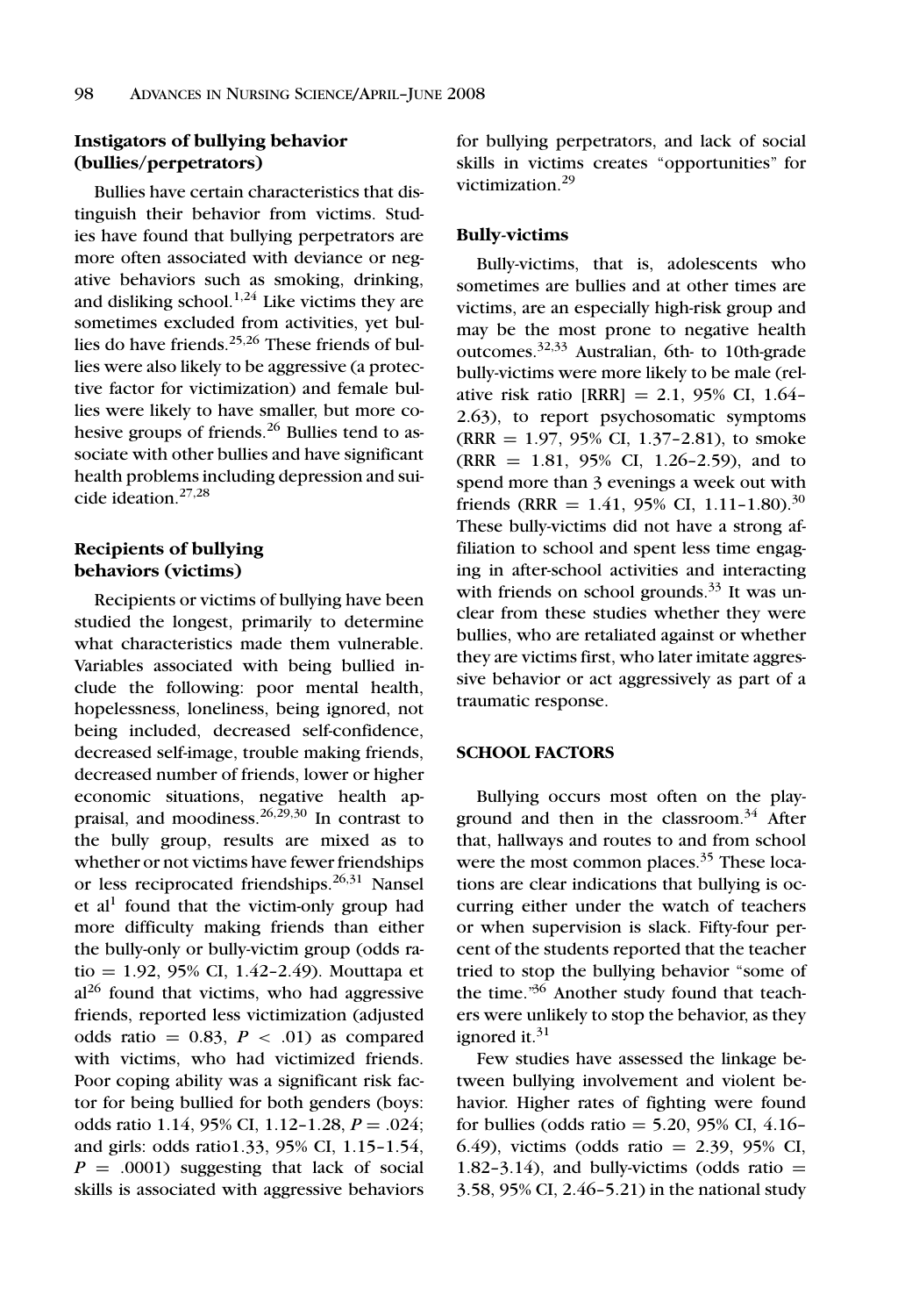by Nansel et al.<sup>1</sup> In a later report based on the same sample, bullying (both perpetration and victimization) was strongly and consistently associated with violent behaviors, such as weapon carrying, frequent physical fighting, and being injured in a fight. $37$  Stronger associations were found for the bullies. One other study of 14-year-olds  $(N = 190)$  seeking treatment for injuries in an emergency department, reported that weapons were present 25% of the time in the precipitating incident, especially if at least 1 female was involved.<sup>38</sup> Although bullying behavior was not directly assessed, the study cited teasing and being disrespected as common reasons for the incident. If girls were involved, the incident and resulting injury was most often related to a previous altercation or fight. The National Crime Victims Survey reported that victims were more likely to carry weapons to school than their nonbullied peers  $(3.7\% \text{ vs } 1.4\%)$ .<sup>39</sup> This translates to 139 760 victimized students resorting to bringing a weapon to school for protection. In a study of sixth to eight graders 3.2% of the respondents made threats with a weapon and 2.8% actually hurt someone with a weapon. $40$  In the same study, 6.2% of the victims said they were threatened with a weapon and 3.2% were hurt with a weapon.

## **Peer support for bullying behavior and participant roles**

Youth who are not directly involved in the bullying behavior, either as a bully or as a victim of bullying, may engage in other participant roles that perpetuate the bullying phenomenon. Several studies have described these roles as follows: (*a*) the neutral role of outsider or bystander, who stays out of the situation but lurks in the vicinity and does not intervene in any way, (*b*) the defender of the victim, and (*c*) the assistant or reinforcer to the bully.<sup>6,41,42</sup> The bystander roles vary from 23% to 48% across these studies. By their inaction these onlookers actually encourage the continuance of bullying. Prevalence rates of defender roles vary from 17% to 54% and assistant/reinforcer roles from 6.2% to 19.5%. Twenty-seven percent of middle school students compared with 47% of the high school students did nothing, because they did not think they should intervene, and 19% and 20% respectively did not feel it was their business to interfere.<sup>6</sup> The trend toward apathy increased with grade level.

### **FAMILY FACTORS**

In 1 study bullies were more likely not to have a father figure at home and more likely to have more disruptive family relations. $43$ Conversely, victims were more likely to be more positively involved with family members. Family factors were also significantly associated with teenage violence including poor housing conditions, having a convicted parent by age 10, a separation from parents by age 10, and parental disharmony. Only a few studies explored the relationship between family influences and bullying behaviors,34,43,44 and only 1 study measured parental maltreatment finding that maltreated youth attending summer camps were more likely to bully their peers. $45$ 

## **FORMS OF BULLYING AND GENDER DIFFERENCES**

Most prevalent types of bullying included being physically hurt (kicked or hit), being called nasty names, being threatened, being excluded, having their belongings taken or violated, and being subjected to racial slurs.6,31,36,46 Two studies examined gender difference with respect to types of bullying.6,36 One study reported more indirect forms for girls, such as name calling particularly in upper grades. $6$  The other study reported more physical assault for boys, but equal amounts of name calling, in 52% to 58% of the sample.<sup>36</sup>

There appears to be differences in the perspectives that boys and girls have regarding the acceptability of violent acts, maladaptive coping responses to violence, and related health outcomes. When assessing overall violent experiences girls reported sexual assault (15.3%) as the most common type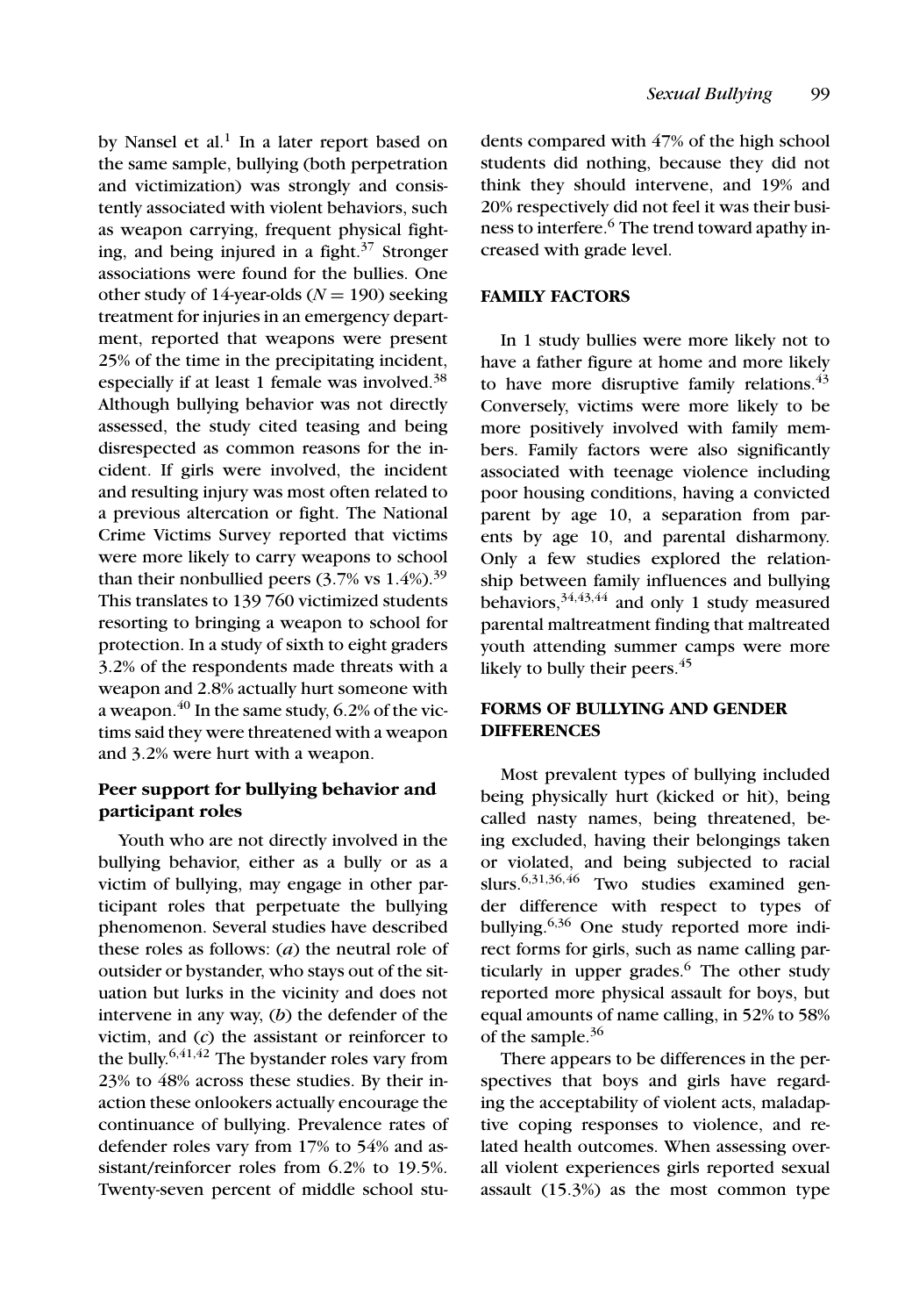of violent act and boys experienced aggravated physical assault most often  $(18.4\%)$ .<sup>47</sup> Foshee confirmed these findings and also reported that girls suffered more injuries from physical violence and sustained more psychological abuse.<sup>48</sup> Girls reported more psychological bullying such as rumors and sexual comments, whereas boys experienced more physical bullying.1,6,42 Boys bullied more and were bullied more than girls in most studies. Both boys and girls were bullied by boys; however, it was more common for girls to be bullied by boys than by girls  $(P < .001)$ . Also the number of girl victims seems to decline more quickly with age.<sup>46</sup> This may be due to the fact that by the upper grades, girls may find a niche more easily than boys and benefit from the friend protection factor and/or they become victims of intimate partner violence.49

## **THE CONCEPT OF SEXUAL BULLYING**

Bullying behaviors are most prevalent between sixth and eighth grades and then the incidence of bullying behaviors appears to decline. This does not necessarily mean that tendency toward bullying also decreases. Two possible explanations are that the victims stop reporting or the bullying changes form, imitating more adult behaviors, such as SB or dating violence.

Sexual bullying is proposed as a relatively new and related concept that bridges the gap between early adolescent bullying and dating violence that usually occurs later in adolescence, young adulthood, and adulthood. Sexual bullying terminology is more easily associated with the middle-school-age group than some terms currently used to describe behaviors of very young adolescents. Focus groups with middle-school-age youth revealed that even the word *dating* is not always applicable to these young adolescent.<sup>50</sup>

Specifically, sexual harassment, sexualized violence, and dating violence are concepts that may not be the most appropriate words to describe the behaviors of very young adolescents. Those terms are more often associated with individuals in work settings and/or older individuals, who are already engaged in formal dating relationships. Although sexual harassment and peer sexual harassment are terms more often associated with deviancy in school settings, these labels may be easily dismissed, trivialized, or not accepted as problematic in the lives of young adolescents. Therefore, SB is a dimension of bullying behavior that may be more readily understood by young adolescents, male and female, and the adults who care for them.

To explicate the concept of SB, it is necessary to examine the existing literature for dating violence, sexual harassment, and bullying behaviors. These concepts are closely related and SB represents the intersection of all 3 of these concepts and also the overlap with sexual harassment as diagramed in Figure 1. The reader is referred to existing reviews in the literature related to these topics. Glass et al<sup>51</sup> reviewed studies focused on the young adolescent and dating violence. Several reviews of sexual harassment exist in the literature. Fineran and Bennet<sup>8</sup> identify peer sexual harassment as a sex discrimination issue. Sev'er $52$  reviews theories of sexual harassment, historical underpinnings, and future directions.

Labeling unwanted sexual behavior as sexual harassment for legal purposes is understandable.53 Uniformity in definition is important to avoid methodological issues. However, societal norms frequently discount experiences of children and youth in general, including those experiences related to sexual behavior. Notions such as "boys will be boys," bullying is a "rite of passage,""no harm done," and "passing phase"contribute to the trivializing of this unwanted bullying behavior, which can range from often unrecognized sexual overtones to unmistakable, harmful sexual behavior. With this in mind SB is carefully suggested as a bridge term for young adolescent behavior of this kind. A following proposed definition of SB builds on the Olweus definition:

Sexual Bullying is a dyadic process in which 1 individual is the recipient of (repeated) unpleasant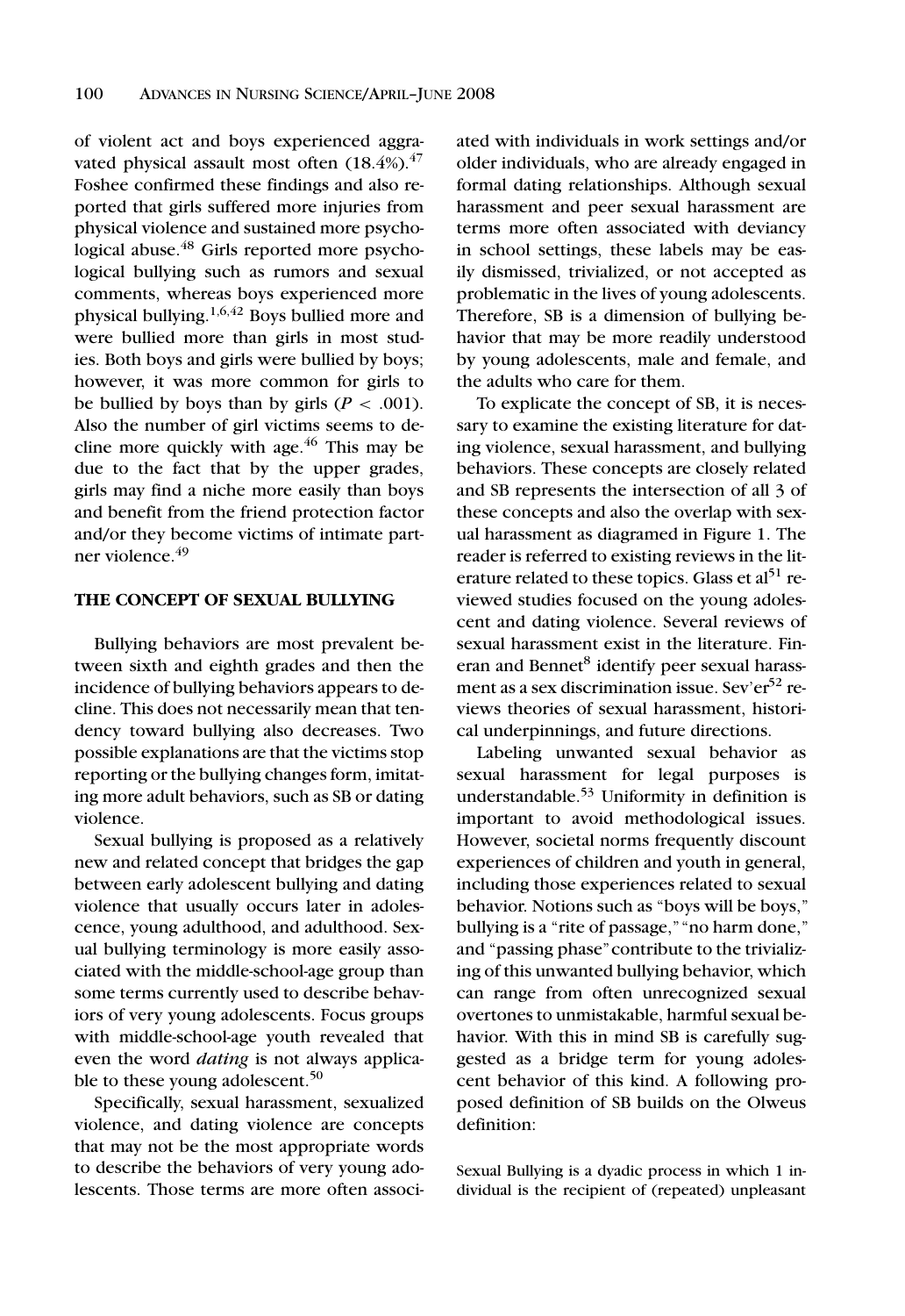teasing, taunting, harassing, or threatening behavior inflicted by another individual. The instigator of said behavior acts with a conscious malicious intent and at least 1 party has a sexual interest in the other. The instigator's behavior may appear "romantic" in nature, yet there is a lack of consideration or appreciation for the recipient, and a power imbalance exists. The social environment allows this behavior.

Although SB is a type of romantic encounter, that has the potential to develop into relationship violence at any age, it is used here to describe the unhealthy teasing pattern that occurs when youth in their middleschool years are beginning to notice the opposite sex (or the sex they are attracted to). It is important to distinguish SB from the broader concept of bullying. Sexual bullying is an early form of sexual harassment that has the potential to escalate to more severe forms of abuse such as severe physical violence, emotional abuse, and even date rape. Here the focus is on a dyadic relationship rather than identification with a dominating group or run-ofthe-mill peer aggression. Gender and culture are central to the concept of SB. It is also important to distinguish healthy sexual play from SB. Furthermore, general harassment is not necessarily bullying in that it may not conform to the Olweus definition described earlier; that is, it may not have all 3 components: repetitiveness, malicious intent, and a power imbalance. In the same sense, dating violence, which overlaps with bullying and harassment, may be purely physical or emotional in nature and not include sexual overtones, sexualized violence, or forced sex. One could argue that the nature of the partnership connotes sexual interest; however, this is an assumption. In this conceptualization of SB, sexual behavior or interest is a key element.

Examples of unwanted sexual behavior that are common to middle-school-age youth include (*a*) sexual comments, leering looks, and sexual jokes; (*b*) being shown sexual doodles, pictures, or photographs; (*c*) sexual messages/graffiti written in school restrooms; (*d*) name calling such as slut, gay, or *lesbo*; (*e*) being flashed or mooned; (*f*) being touched, grabbed, rubbed against, or pinched; (*g*) being trapped or cornered and subjected to sexual advances or the threat of such advances; (*h*) having your clothing altered in a sexual way; that is, pulled up or down revealing intimate areas or being given a "wedgy";(*i*) being the subject of sexual rumors including telephone and Internet messaging; and (*j*) being forced to do something sexual such as kissing or oral sex.9

Of great concern is that the bullies abuse power and are aggressive in peer relationships and this may be extended to romantic relationships. Initial romantic relationships form in the context of peer groups. Negative characteristics that bullies bring to the relationship create undesirable conditions for healthy relationship formation. For example, in 1 study, bullies were found to have less positive and equitable views of friends especially boy/girlfriends.<sup>54</sup> They reported that young adolescents who have difficulty with peer relationships and also have a history of a bullying perpetration may be at risk for continued problems, when they begin to engage in romantic relationships. One can refer to adult sexual offender literature to know that very often sexually inappropriate behaviors are documented early in life retrospectively. Identifying inappropriate sexual behavior such as SB and intervening early may prevent deviant behavioral patterns from forming.

Bullies began dyadic dating 1 and  $1\frac{1}{2}$  years earlier than nonbullies and were involved in more advanced types of dating.<sup>54</sup> Bullies were less likely to report not ever having a girl/boyfriend (22%) than the comparison group (44%) ( $P < .001$ ). Bullies tended to benefit from early dating by achieving status in their peer group. Dating was not necessarily a true desire related to early maturing. In addition, bullies were frequently introduced to advanced dating through the influence of older friends. Because bullies are known to be more antisocial, they are ill equipped to handle these new peer romantic relationships. Therefore, lack of social skills is likely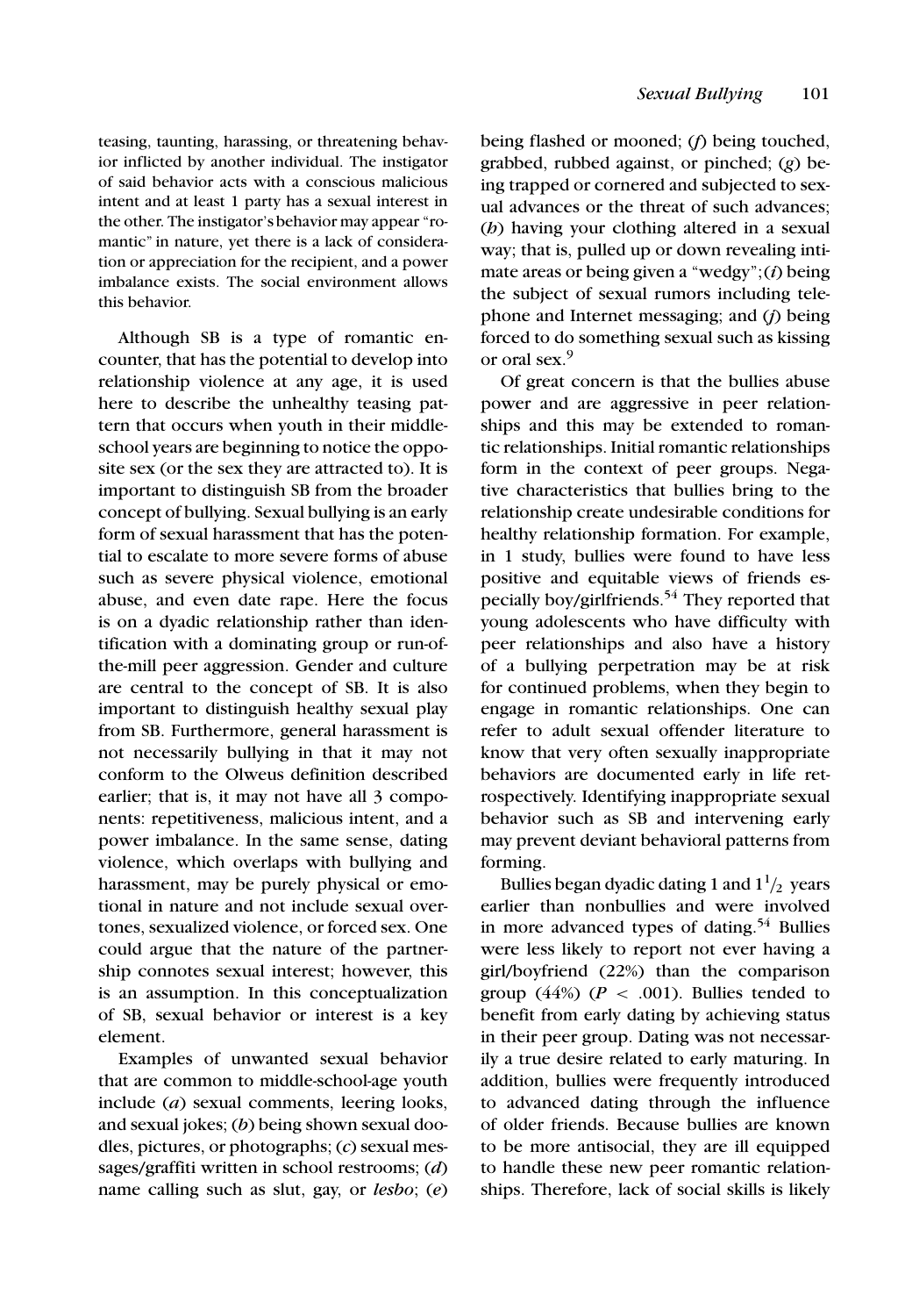to influence new peer romantic relationships, and relationships that are not healthy may be are formed. Also bullies reported more physical (10%) and social aggression (27%) with dating partners than their nonbullying counterparts  $(8\%$  and 5%, respectively).<sup>55</sup> This between-group difference was significant at the  $P < .001$  level for social aggression and at the  $P < .05$  level for physical aggression. Bullies also demonstrated less affection and less intimacy in romantic relationships and engaged in coercive tactics to keep the relationship viable more often than nonbullies. This is particularly worrisome and a possible pathway to adolescent dating violence and subsequent adult intimate partner violence if not addressed in adolescence. Only a few studies have stressed this linkage. $54-56$ 

## **DISCUSSION**

Sexual bullying is conceptualized as a link between the phenomenon of bullying and the phenomenon of dating violence to increase the understanding of these phenomena, and to advance the science by addressing these topics as they pertain to young adolescents. This is particularly important because a sparse amount of nursing literature exists, and unchecked bullying behaviors can lead to a host of negative health outcomes including forms of continued violence such as dating violence. There are both research and practice implications for nurses and other professionals interested in promoting positive health outcomes in children and adolescents.

Ethical and legal considerations are particularly important when the population of interest is children. The Centers for Disease Control and Prevention defines *sexual violence* as "sexual activity where consent is not obtained or given freely."<sup>57(p1)</sup> Whether it is called SB, sexual violence, or sexual harassment, the same ethical principles and legal obligations hold true. Nurses and other professionals are mandatory reporters, and they must be acutely aware of situations that warrant reporting, and follow the laws in their

state. Readers are cautioned against trivializing acts of SB that are serious forms of sexualized violence.

## **Research implications**

Recent research has focused on the association between bullying behaviors and negative health outcomes. Further studies to establish an understanding of mediating and moderating variables in relationships between bullying perpetration/victimization and behavioral outcomes such as forms of continued violence are needed. There has been a void in the literature related to the assessment of health in violence research related to children, particularly physical health. Identifying appropriate measures for this age group and using statistical methods capable of testing complex interactions related to the concepts of bullying and SB are also indicated. Implementing and evaluating studies in the United States that focus on changing the school culture, rather than victim-oriented studies, that is, making victims less vulnerable or prosocial must be supported. Results from these studies must reach mainstream America so that mixed messages are avoided and adults who are entrusted with the care, teaching, and upbringing of the nation's youth are knowledgeable about the consequences of unchecked bullying. It is important to prevent well-meaning adults from implementing interventions that are intended to "fix the victim." Support services should be available to youth who are bullied, but more emphasis is needed to change the social environment by intervening to curtail the behavior of the bullies. Olweus and other European researchers have found that simple solutions such as increasing supervision in prime locations where bullying occurs can dramatically reduce perpetration.7

#### **Practice implications**

Successful interventions in Europe have reduced bullying by as much as 50%. Strategies included teaching social skills, capitalizing on efforts to change norms of the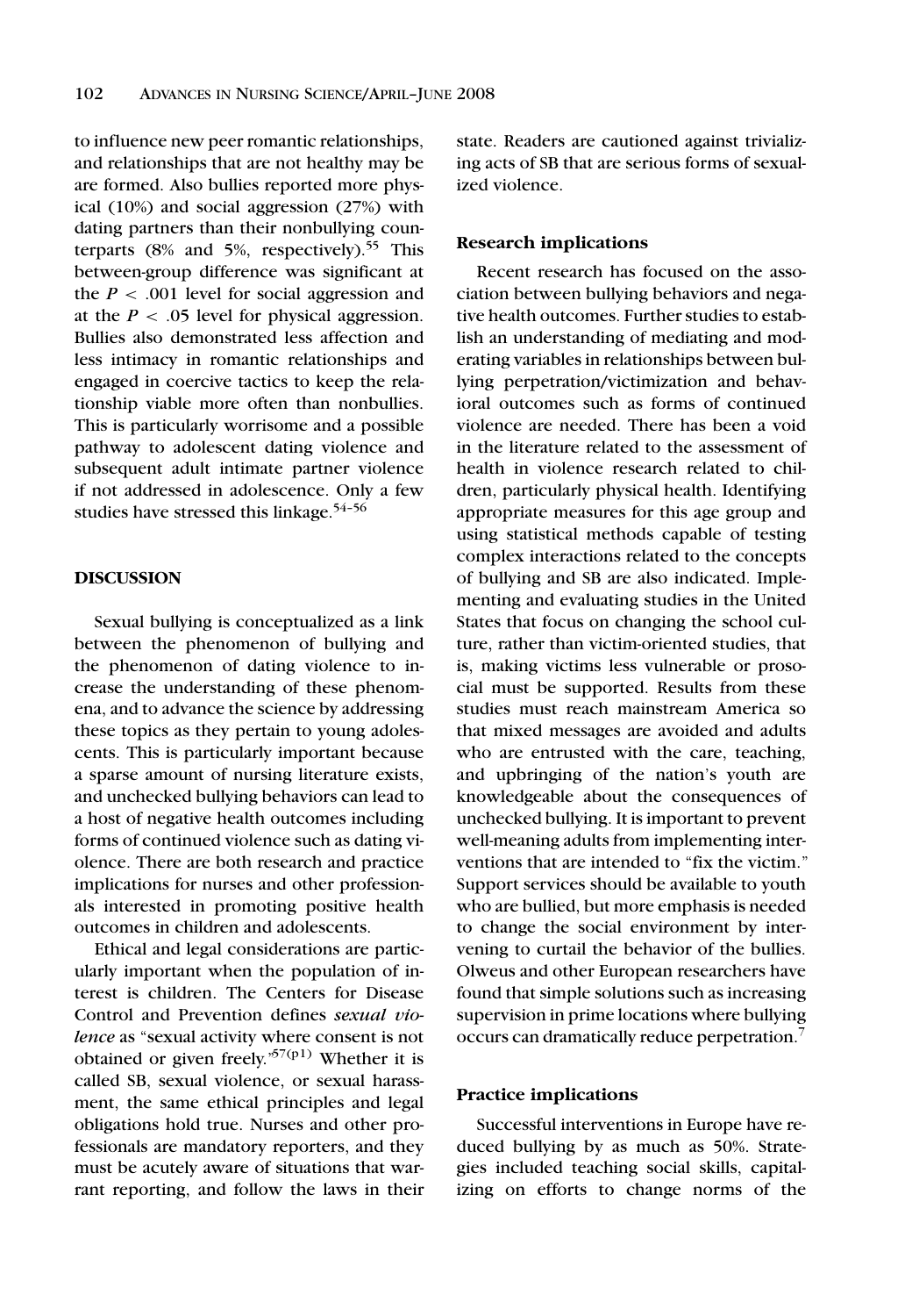school environment, developing clear rules and consequences, and increasing supervision and parental involvement in antibullying campaigns.<sup>1,30</sup> In addition, promising programs include restorative justice programs and mentoring programs. These methods are more positive, constructive, and humane than harsh discipline and punitive methods, such as expulsion and suspension. Such tactics do not foster the formation of healthy relationships.

The magnitude of the prevalence rates reported in this article alone should be enough evidence for public policy to focus on bullying. However, further support can be gained from recent research efforts that focus on negative health outcomes as well as the trajectory of continued violence and stabile victimization. Early intervention is warranted before recipients of bullying feel that regardless of their action, they are powerless to change the situation. If the bullying behavior is not halted, stable patterns of victimization may ensue. Such patterns may also become normalized as dating relationships emerge and these patterns may persist into adulthood.

## **CONTRIBUTIONS TO NURSING THEORY AND PRACTICE**

This article advances nursing science in several important ways. Issues related to youth violence and adolescent health are not clearly understood. Much of the research has been done abroad in terms of bullying behaviors and intervention strategies. Furthering this scientific body of knowledge within the nursing paradigm is of paramount importance. Nurses are often the ones who are confided in, consulted with, and have the opportunity to introduce health education into the curriculum. The emphasis on school bullying and sexual-harassment policies in the school settings have crated an opportune time for nursing research and practice.

Nurses embrace a holistic approach in the prevention of youth violence that to date has been dominated by the disciplines of psychology and sociology. The fact that nurses are clinicians/practitioners and can intervene effectively in conjunction with routine assessments of adolescents creates this unique opportunity. Nursing research in this area will add to theoretical model testing and inform practice.

## **CONCLUSIONS**

Sexual bullying, terminology more easily associated with young adolescents, is proposed as a conceptual term to more clearly identify the overlap between bullying, dating violence, and sexual harassment. Conceptualizing bullying behaviors to include SB as an antecedent of sexual harassment and dating violence will advance nursing science by encouraging investigators to examine the relationships between bullying behaviors and early forms of sexualized violence in the young adolescent. Testing these linkages and disseminating the findings can potentially facilitate attitude and environmental change, and in turn lead to the formation of healthier intimate relationships.

Identifying the complexities of bullying and SB to determine the most appropriate intervention strategies, and the critical timing to counter this extensive public health problem and prevent other forms of violence from developing should be a national priority. Nurses are well positioned in a variety of settings such as schools, ambulatory clinics, family practice sites, and camps to identify unhealthy situations related to this phenomenon and to intervene in a timely and appropriate fashion.

## **REFERENCES**

1. Nansel TR, Overpeck M, Pilla RS, Ruan WJ, Simons-Morton B, Scheidt P. Bullying behaviors among US youth prevalence and association with psychosocial adjustment. *J Am Med Assoc.* 2001;285(16):2094– 2100.

2. Due P, Holstein BE, Lynch J, et al; Health Behavior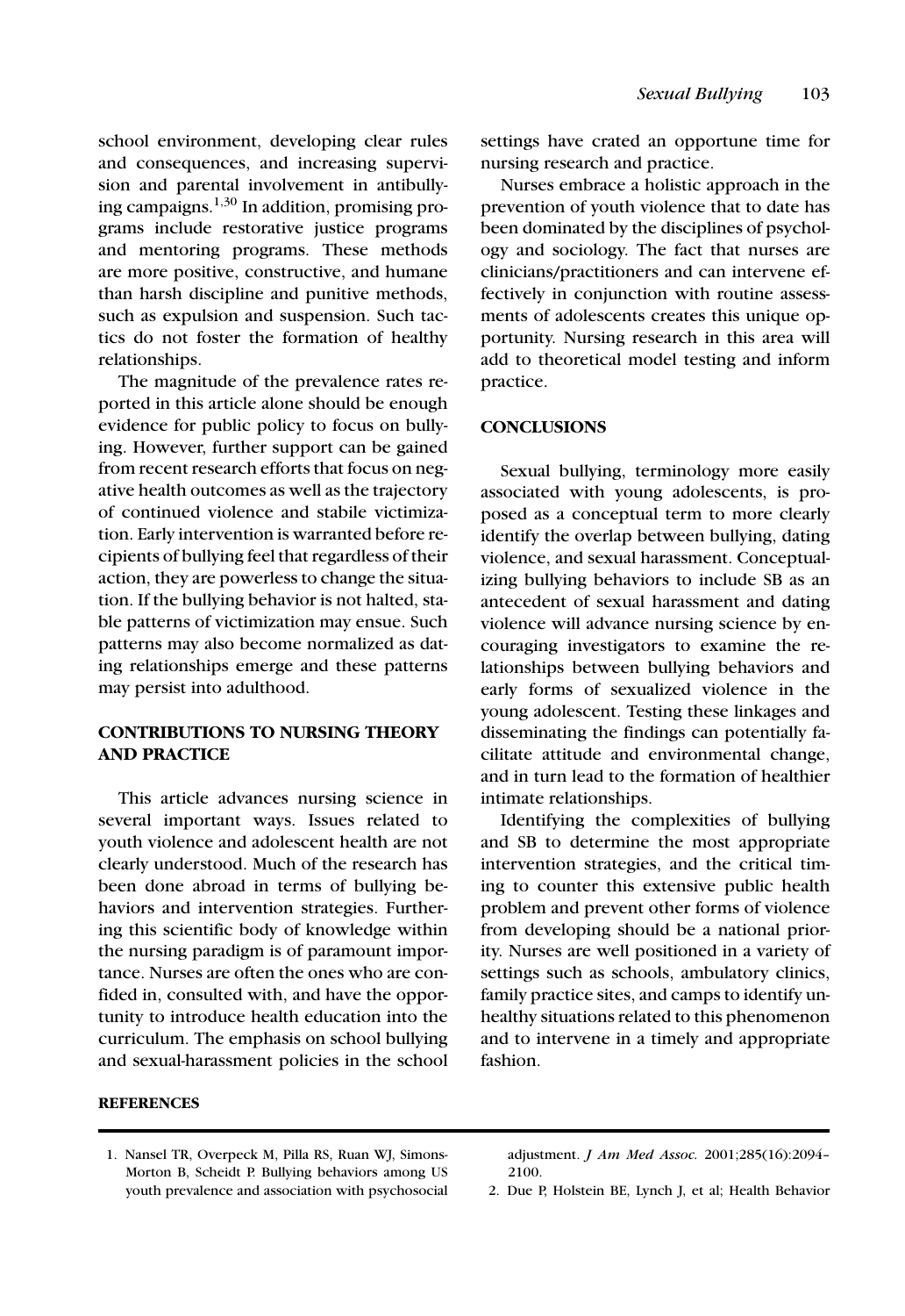in School-Aged Children Bullying Working Group, 2005. Bullying symptoms among school-aged children: international comparative cross-sectional study in 28 countries. *Eur J Public Health*. 2005;15:128– 132.

- 3. Wilkins-Shurmer A, O'Callaghan MJ, Najman J, Bor W, Williams G, Anderson M. Association of bullying with adolescent health-related quality of life. *J Paediatr Child Health*. 2003;39(6):436–441.
- 4. Van der Wal MF, de Wit AM, Hirasing R. Psychosocial health among young victims and offenders of direct and indirect bullying. *Pediatrics*. 2003;111(6):1312– 1317.
- 5. Cavendish R, Salomone C. Bullying and sexual harassment in the school setting. *J Sch Nurs.* 2001;17(1):25–31.
- 6. Whitney I, Smith PK. A survey of the nature and extent of bullying in junior/middle and secondary schools. *Educ Res*. 1993;35(1):3–25.
- 7. Olweus D. Annotation: bullying at school: basic facts and effects of a school-based intervention program. *J Child Psychol Psychiatry*. 1994;53(7):1171–1190.
- 8. Fineran S, Bennett L. Teenage peer sexual harassment: implications for social work practice in education. *Soc Work*. 1998;43(1):55–64.
- 9. Lipson J, ed. *Hostile hallways: Bullying, Teasing, and Sexual Harassment in School*. Washington, DC: American Association of University Women Educational Foundation; 2001.
- 10. Stein N. *Sexual Harassment in an Era of Zero Tolerance.* Boston, MA: Wellesley Centers for Women (WCW) Research Report; 2000.
- 11. Harter S, Low SM, Whitesell NR. What have we learned from Columbine: the impact of the selfsystem on suicidal and violent ideation among adolescents. *J Sch Violence.* 2003;2(3):3–26.
- 12. Anderson M, Kaufman J, Simon TR, et al. Schoolassociated violent deaths in the United States, 1994– 1999. *JAMA*. 2001;286(21):2695–2702.
- 13. Begley CM, Glacken M. Irish nursing students' changing levels of assertiveness during their pre-registration programme. *Nurse Edu Today*. 2004;24(7):501–510.
- 14. Horowitz JA, Vessey JA, Carlson KL, et al. Teasing and bullying experiences of middle school students. *J Am Psychiatr Nurses Assoc*. 2004;10(4):165–172.
- 15. Fredland N, Campbell J, Han H. Negative health outcomes among young urban adolescents predicted by type of violence exposure: modeling direct and indirect pathways. *Nur Res.* 2008;57(3).
- 16. Berman H, McKenna K, Arnold CT, Taylor G, Mac-Quarrie B. Sexual harassment: everyday violence in the lives of girls and women. *Adv Nurs Sci*. 2000;22(4):32–46.
- 17. Karstadt L, Dip N, Woods S. The school bullying problem. *Nurs Stand*. 1999;14(11):32–35.
- 18. Spencer MB. Old issues and new theorizing about African-American youth: a phenomenological vari-

ant of ecological systems theory. In: Taylor RL, ed. *African-American Youth: Their Social and Economic Status in the United States.* Westport, CT: Praeger; 1995:37–69.

- 19. Phillips J. Nursing systems and nursing models. In: Nicoll LH, ed. *Perspectives on Nursing Theory*. Philadelphia: Lippincott Williams & Wilkins; 1997:446–451.
- 20. Bush HA. Models for nursing. In: Nicoll LH, ed. *Perspectives on Nursing Theory*. Philadelphia: Lippincott Williams & Wilkins; 1997:471–478.
- 21. Hinshaw AS. Nursing science: the challenge to develop knowledge. In: Nicoll LH, ed. *Perspectives on Nursing Theory*. Philadelphia: Lippincott Williams & Wilkins; 1997:334–347.
- 22. Ciardi J. *A Browser's Dictionary*. New York: Harper & Row; 1980.
- 23. Webster N. *Webster's New World Dictionary of the American Language (College edition)*. Cleveland, OH: The World Publishing Co; 1960.
- 24. Kaltiala-Heino R, Rimpelä M, Rantanen P, Rimpelä A. Bullying at school—an indicator of adolescents at risk for mental disorders. *J Adolesc.* 2000;23:661– 674.
- 25. Espelage DL, Holt MK. Bullying and victimization during early adolescence: peer influences and psychosocial correlates. In: Geffner R, Loring M, Young C, eds. *Bullying Behavior: Current Issues, Research, and Interventions*. New York: The Haworth Press; 2001:123–142.
- 26. Mouttapa M, Valente T, Gallaher P, Rohrbach LA, Unger JB. Social network predictors of bullying and victimization. *Adolescence*. 2004;39(154):315–335.
- 27. Kaltiala-Heino R, Rimpelä M, Marttunen P, Rimpelä A, Rantanen P. Bullying, depression, and suicidal ideation in Finnish adolescents: school survey. *Br Med J*. 1999;319:348–351.
- 28. Swearer SM, Song SY, Cary PT, Eagle JW, Mickelson WT. Psychosocial correlates in bullying and victimization: the relationship between depression, anxiety, and bully/victim status. In: Geffner R, Loring M, Young C, eds. *Bullying Behavior: Current Issues, Research, and Interventions.* New York: The Haworth Press, 2001:95–121.
- 29. Gofin R, Palti H, Gordon L. Bullying in Jerusalem schools: victims and perpetrators. *Public Health*. 2002;116(3):173–178.
- 30. Olweus D. Bullying at school: long-term outcomes for the victims and an effective school-based intervention program. In: Huesmann LR, ed. *Aggressive Behavior: Current Perspectives.* New York: Plenum Press; 1994:97–130.
- 31. Boulton MJ, Underwood K. Bully/victim problems among middle school children. *Br J Educ Psychol*. 1992;62:73–87.
- 32. Wolke D, Woods S, Bloomfield L, Karstadt L. Bullying involvement in primary school and common health problems. *Arch Dis Child*. 2001;85(3):197–201.